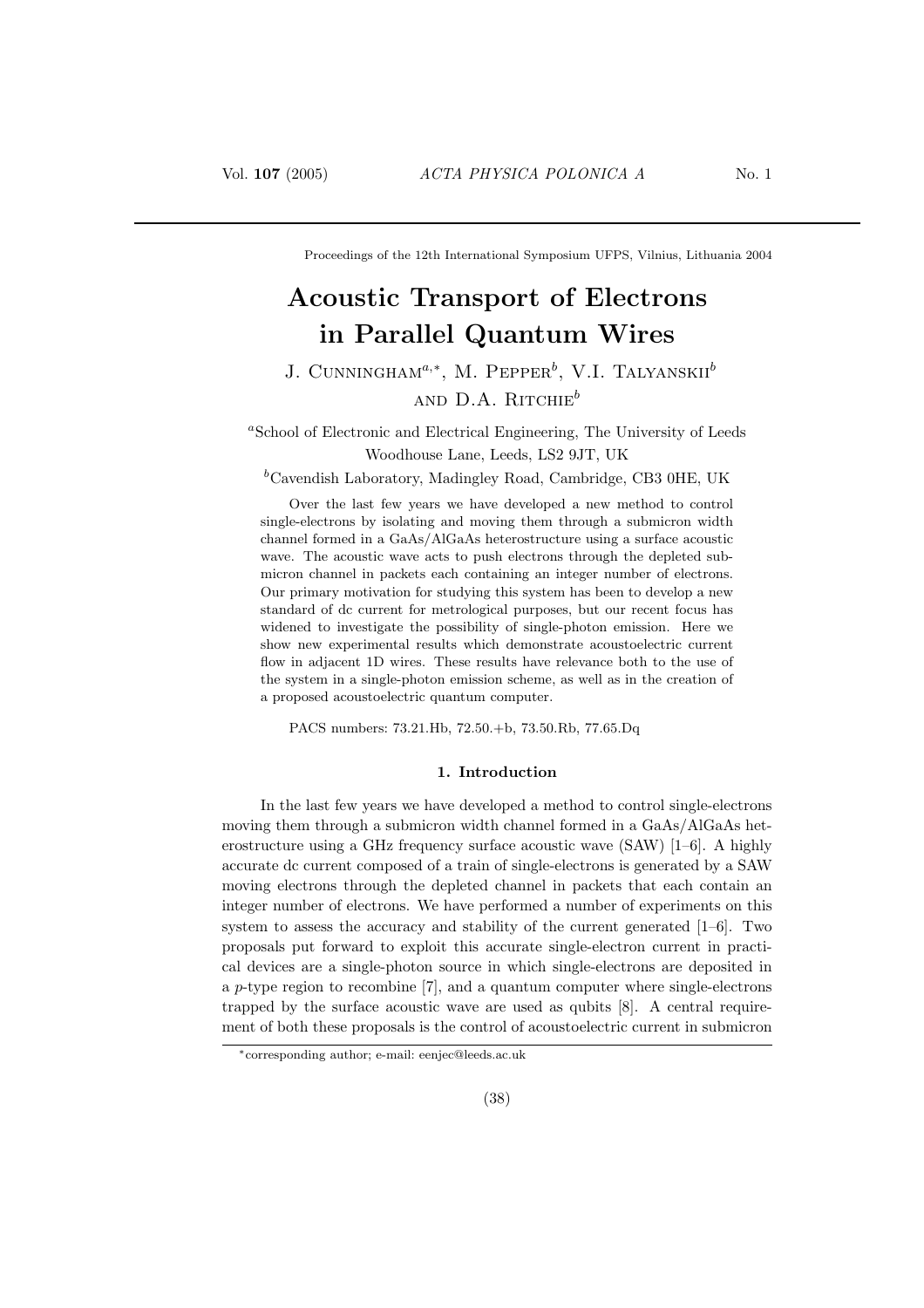separated wires. Here we present a system that demonstrates such control as we measure the acoustoelectric current passing through two wires fabricated with submicron separation. This control is achieved through adjusting the acoustoelectric current in each channel with Schottky gates.

In the proposed single-photon emission scheme a flow of acoustoelectric current from a quantum wire is directed into a p-type region, where carrier recombination takes place, which leads to single-photon emission [7]. For accurate emission of single photons the recombination time in the p-type region,  $\tau_r$ , must be much smaller than the time between the injection of consecutive single-electrons,  $\tau_i$ . The fastest recombination time available in p-type GaAs is of order 100 ps, based on time resolved photoluminescence measurements of quantum wells using a streak camera [9], while  $\tau_i$  is set by the SAW wavelength. Successful measurements of acoustic single-electron transport have been performed at frequencies down to  $\sim$  1 GHz, or  $\tau_i$  = 1 ns [10]. Significantly longer wavelengths are impractical owing to the large impurity-free quasi-1D channel length required. The requirement that  $\tau_{\rm r} \ll \tau_{\rm i}$  is therefore not well fulfilled by present SAW devices, where the two quantities are of similar order. Fast modulation of branched acoustoelectric current flow could provide a way to increase the time between subsequent electrons entering a p-type region. The single-electron current would be split into two paths using a fast-modulated gate or gates, yielding currents in the two paths equal to  $I_1 = x e f$  and  $I_2 = (x - 1) e f$ , where x is the proportion of time that path 1 is open [7]. Such a scheme is yet to be demonstrated however, and to be feasible the switching of acoustoelectric current between two closely spaced channels must first be achieved. Here we show experimental results that demonstrate separately modulated acoustoelectric current flow in adjacent wires in the open-channel regime. Our device allows us to measure the acoustoelectric current in each wire separately and simultaneously as the wires have a common source of electrons but separate collector regions. This contrasts with an earlier device which had shared source and collector [10] for two paths which were separated at their point of closest approach by 5 microns, the acoustoelectric current flowing in the two paths being added together before measurement.

#### 2. Device fabrication

A schematic of the optical lithography mask design used for our device is shown in Fig. 1. The sample layout is similar to that used in previous investigations [5] with the exception of an additional Schottky gate to enable the formation of two branches for acoustoelectric current in the device. The structure shown was fabricated on a GaAs/AlGaAs high electron mobility transistor with a two- -dimensional electron gas (2DEG) formed 90 nm below the surface. The dark carrier density of the wafer is  $1.75 \times 10^{11}$  cm<sup>-2</sup> and its mobility  $0.89 \times 10^6$  cm<sup>2</sup> V<sup>-1</sup> s<sup>-1</sup> measured at 4.2 K. Figure 2 shows the electron beam lithography pattern defined on the 2DEG mesa. The Schottky contacts converge in this region near the centre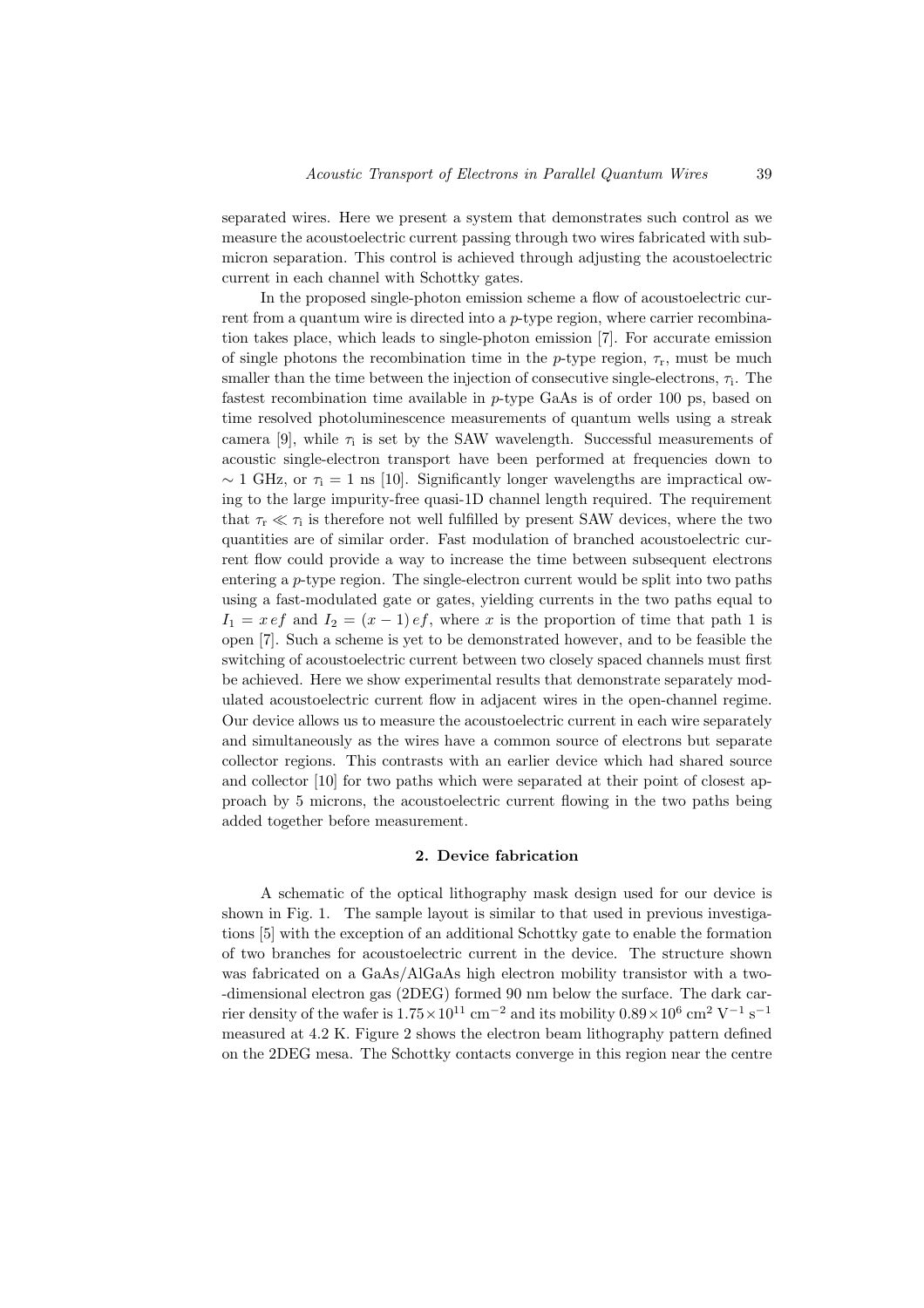

Fig. 1. Schematic diagram of the device. Surface acoustic waves can be launched from transducers 1 and 2. Annealed AuGeNi ohmic contacts are 3, 7, 9, and 12. Schottky gate contacts are 4, 5, 8, 10, and 11. Contact 8 allows a gate to be fabricated after additional electron beam lithography which bisects the acoustoelectric current in the channel formed between contacts 4 and 10 (see Fig. 3). The dark grey area is the heterojunction mesa.



Fig. 2. Two-terminal conductance of the two channels formed between ohmic contacts (a) 9 and 12 and (b) 3 and 12. Finger gate 8 voltage was incremented between 0 V and  $-1$  V in 0.2 V steps as indicated. Series resistances comprising the ohmic contact and 2DEG resistance attached to the two channels are not deducted from the data. Insets: Electron micrograph of the Schottky gate pattern fabricated using electron beam lithography. Metallization is  $NiCr/A120$  nm/40 nm. Contacts referred to in the text are indicated. Dashed line represents the channel open to conduction in each case.

of the mesa, which is in the middle of the impinging surface acoustic wave beam (beam width  $\sim 100 \ \mu m$ ). A pair of opposing interdigital transducers for SAW production were fabricated using electron beam lithography on either side of the mesa with an interdigital pitch of  $\sim 1 \mu$ m, yielding efficient SAW production near 2.7 GHz. The gate material was a 40 nm thick Al layer with 20 nm NiCr adhesion layer, the electron-beam resist being a 180 nm thick layer of poly-(methyl methacrylate). A high contrast developer composed from a 20:1 mixture of A:B where  $A = \text{MIBK:IPA}$  in a volume ratio 1:3 and  $B = \text{MEK: ethanol}$  in a volume ratio 26.5:73.5 was used for both the transducer and gate lift-off.

## 3. Results and discussion

Experiments were performed on the device at 4.2 K in a He-4 dewar with a purpose built microwave probe. SAW transducer efficiency was assessed using a HP8510 network analyzer. A minimum insertion loss of around –65 dB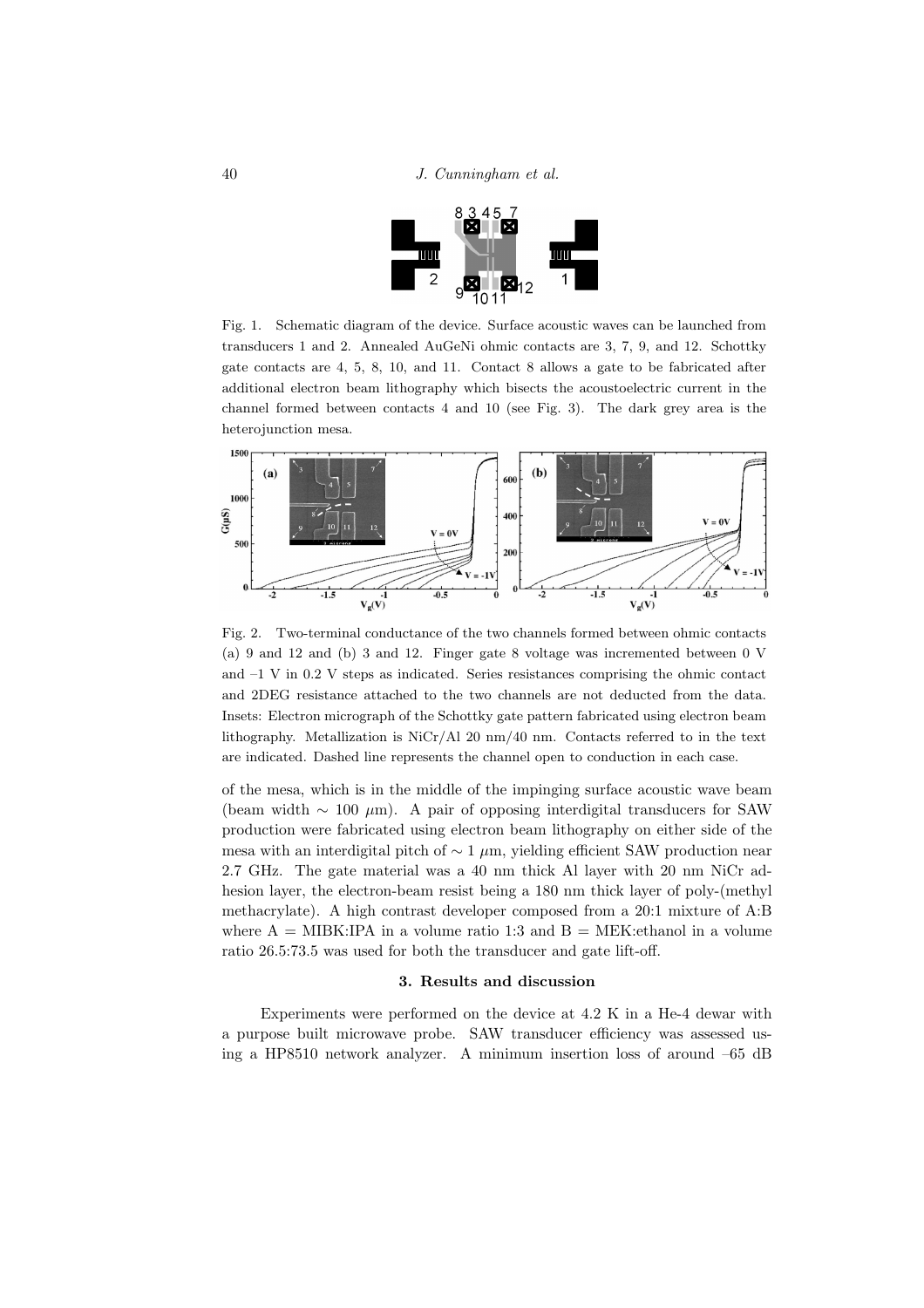near 2.7 GHz for the opposing transducer pair indicates strongest SAW production for this frequency (Fig. 3a). The SAW was launched from transducer 1 (see Fig. 1b). Acoustoelectric current was measured between ohmic contacts 9 and 12, with a voltage applied to the split-gate formed by contacts 5 and 11 of  $V_g = -0.27$  V. This corresponded to the definition voltage of the constriction [1]. The result is seen in Fig. 3b. For transducer 2 acoustoelectric current flows in the opposite direction to transducer 1, as expected, and the sign of the current for each transducer corresponds to electron transport. The observed difference in the level of acoustoelectric current for the two transducers could be due to small unintentional differences in impedance match between the transducers and the 50  $\Omega$ co-axial feed line linking to room temperature, or the location of crystal defects relative to the transducers.



Fig. 3. (a) Transmittance of the delay line formed by the transducers on either side of the constriction  $(T = 4.2 \text{ K})$ . (b) Acoustoelectric current measured between ohmic contacts 3 and 12 at definition of gates 5 and 11 ( $V_g = -0.2$  V) for an applied microwave power level of +10 dBm. The upper (solid) trace is for transducer 1, which launches SAWs from right to left of the figure, and the lower (dashed) trace is for transducer 2.

By applying a negative voltage to the split-gate formed between contacts 4 and 10, and the finger gate (contact 8), two submicron separated branches are defined in the 2DEG; one between ohmic contacts 9 and 12, the other between 3 and 12. For all the measurements described here the split-gate formed between contacts 5 and 11 was shorted to ground. Conductance traces were taken in a two- -terminal, constant voltage (100  $\mu$ V) configuration between ohmic contacts 3 and 12, and 9 and 12. Figure 2 shows a series of traces taken for swept voltage applied to 4 and 10, with the finger gate (contact 8) voltage incremented as a parameter. As the finger gate is made more negative, the pinch-off voltages for the two channels move positive since the finger gate provides additional electrostatic confinement. The pinch-off voltage of the two parallel channels is different by  $\sim 0.1$  V for an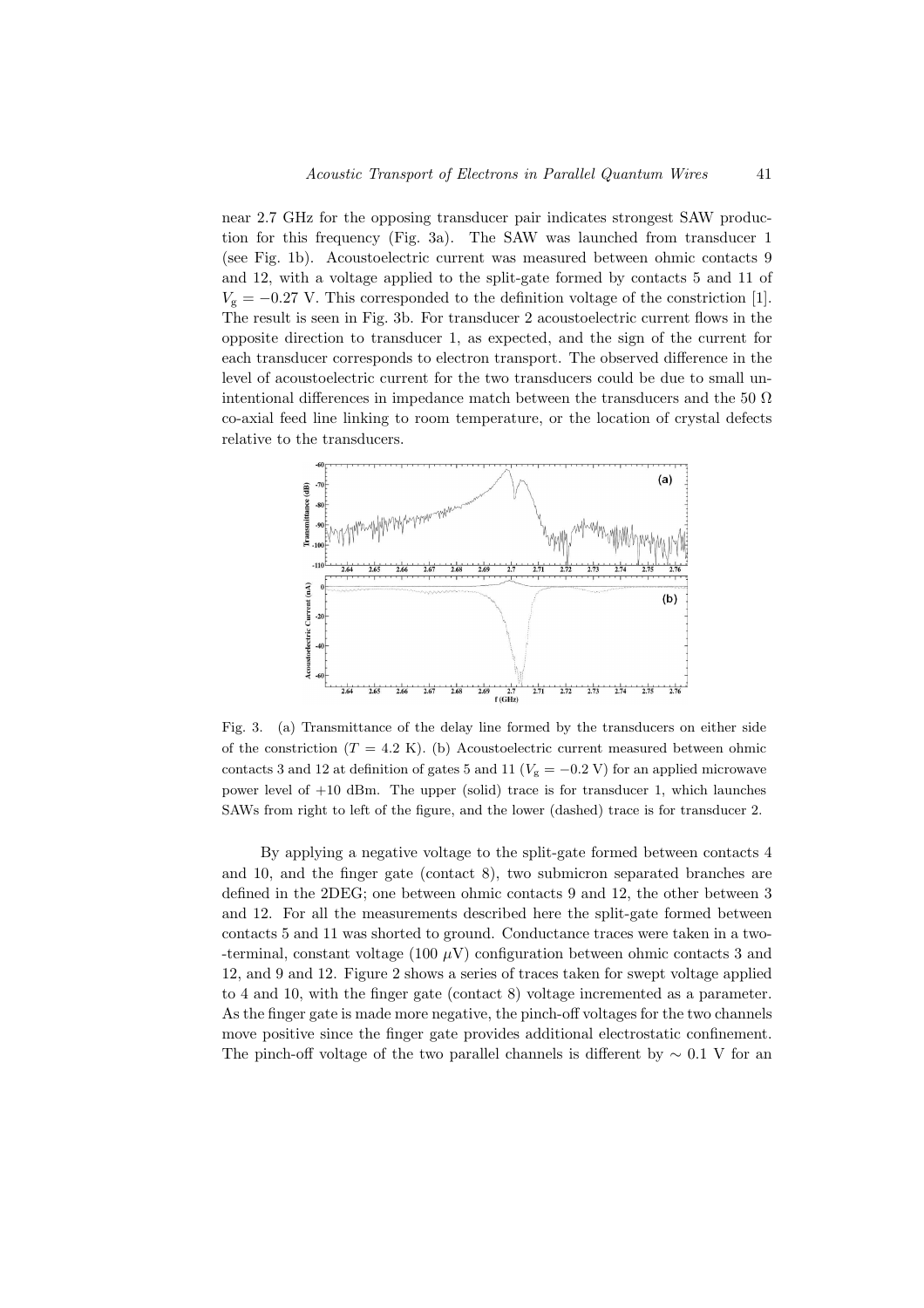applied finger gate voltage of  $-1$  V. This small difference may be the action of an asymmetric ionized impurity potential in the vicinity of the channels acting to narrow one channel, or by a similar argument small unintentional asymmetries in the metallization of the Schottky gates.

We now explore the regime of device operation which demonstrates electrostatic control of the two channels. The static potential of the split-gate formed by Schottky contacts 4 and 10 is moved from side to side by applying different voltages to the two arms. Provided finger gate 8 is defined, the pinch-off voltage of the two channels then changes, and it is possible to select the path which is open to conduction. Conductance traces in Fig. 4 show this effect for a fixed voltage applied to the finger gate of  $-0.45$  V. The top trace in Fig. 4a is taken with contact 4 biased starting at  $+0.8$  V relative to contact 10. Both contacts are



Fig. 4. (a) Two terminal conductance of the two channels formed by application of suitable negative potentials to the Schottky gates. Finger gate (contact  $8$ ) is at  $-0.45$  V and the voltage applied to contacts 4 and 10 is swept. All plots are shown as a function of the voltage applied to contact 4. The difference in voltage between contacts 4 and 10 was an incremented parameter between panels, starting at  $V_{\text{diff}} = 0.8$  V applied to contact 4 relative to 0 V on contact 10 in the top graph, moving down in 0.2 V increments to reach 0 V difference in the middle panel, and –0.8 V on gate contact 10 in the bottom panel. Plots with continuous line are for the channel formed between ohmic contacts 9 and 12, while the dashed line is for the channel between ohmic contacts 3 and 12. (b) Acoustoelectric current measured for the two channels simultaneously using identical bias conditions to (a). SAWs were launched from the transducer 1 by applying a microwave signal of +10 dBm at 2.6991 GHz.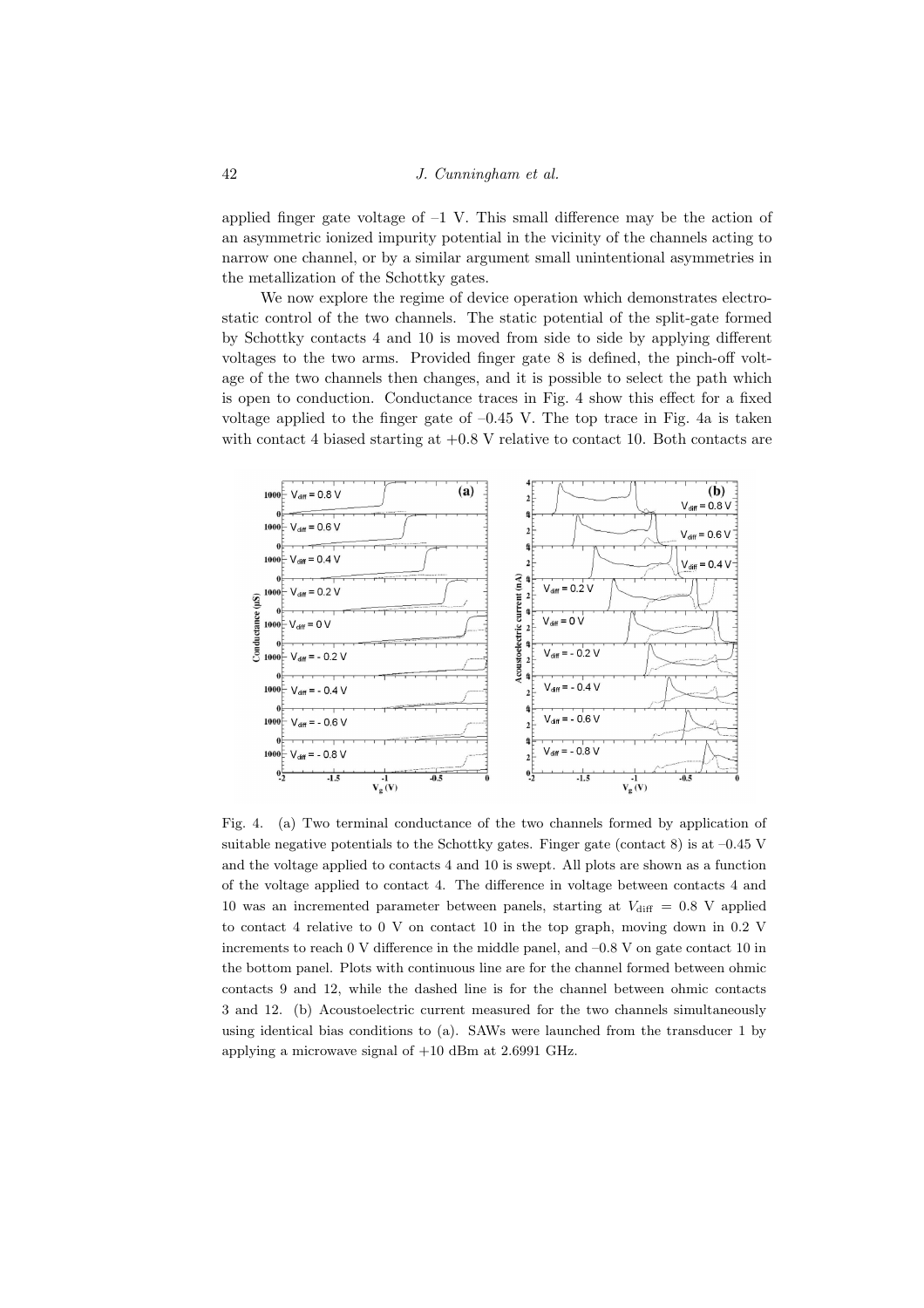then swept negative at the same rate thereby maintaining this relative difference of 0.8 V between them. For the upper panel in Fig. 4 the channel formed between ohmic contacts 3 and 12 pinches off well before that between 9 and 12. This is because the electrostatic gap formed by contacts 4 and 8 is, for this choice of voltage difference between 4 and 10, narrower than the corresponding gap between contacts 10 and 8. Reducing the difference in voltage between the two arms in steps of  $-0.4$  V results in a series of traces which show channel 9 to 12 pinching off at increasingly positive gate voltage as the potential of gates is asymmetrically biased. Other traces in the same figure show the effect of continuing the shift in voltage to negative voltages applied on contact 10 relative to contact 4 with the pinch-off voltage of the two channels being nearly coincident at around –0.1 V relative difference. The lower plots show that, for this range of voltages, channel 3 to 12 pinches off later than channel 9 to 12.

Acoustoelectric current is induced in the two channels by launching a SAW from transducer 1 (Fig. 4b). For this series of measurements, transducer 1 was operated at its centre frequency of 2.6991 GHz with an applied microwave power of +15 dBm. The microwave power was pulse modulated using a 220 Hz square wave to act as a lock-in reference [1]. Measurements were again performed as a function of swept gate voltage with the difference in voltage between gate contacts 10 and 4 as an incremented parameter between sweeps. The finger gate (contact 8) was again held at  $-0.45$  V. The action of differently biasing gate contacts 10 and 4 is again to asymmetrically adjust the two channel's static potential, resulting in different pinch-off voltages for acoustoelectric current in the two channels. Similar data to Figs. 2 and 4 were obtained at a second finger gate potential,  $-0.65$  V, chosen to make the channels narrower. As expected both channels pinched off for a more positive gate voltage owing to this increased confinement, with traces otherwise similar.

Acoustoelectric current traces show a peak as a definition voltage of each quasi-1D channel, which can be attributed, in a similar way as the peak observed in single-channels, to the high value of the derivative of the 2DEG conductivity with respect to the carrier density at the definition voltage [1]. The acoustoelectric current in an open channel (the conducting regime) is very sensitive to impurity potentials, and both channels show some irregular features in the open channel regime which are a likely result of this. Similar behaviour was seen in early studies of single-channel devices [1]. This interpretation is also supported by the differing shapes of the acoustoelectric current seen between definition and pinch-off for the two channels and the slightly different pinch-off voltages of the two channels shown in Fig. 2. In the channel formed between contacts 9 and 12, small oscillations are seen in the open-channel regime between definition and pinch-off, which are likely to be a result of the subband structure which can be observed in cleaner channels [1]. As the pinch-off voltage is approached, the acoustoelectric current decreases until the channel is completely closed.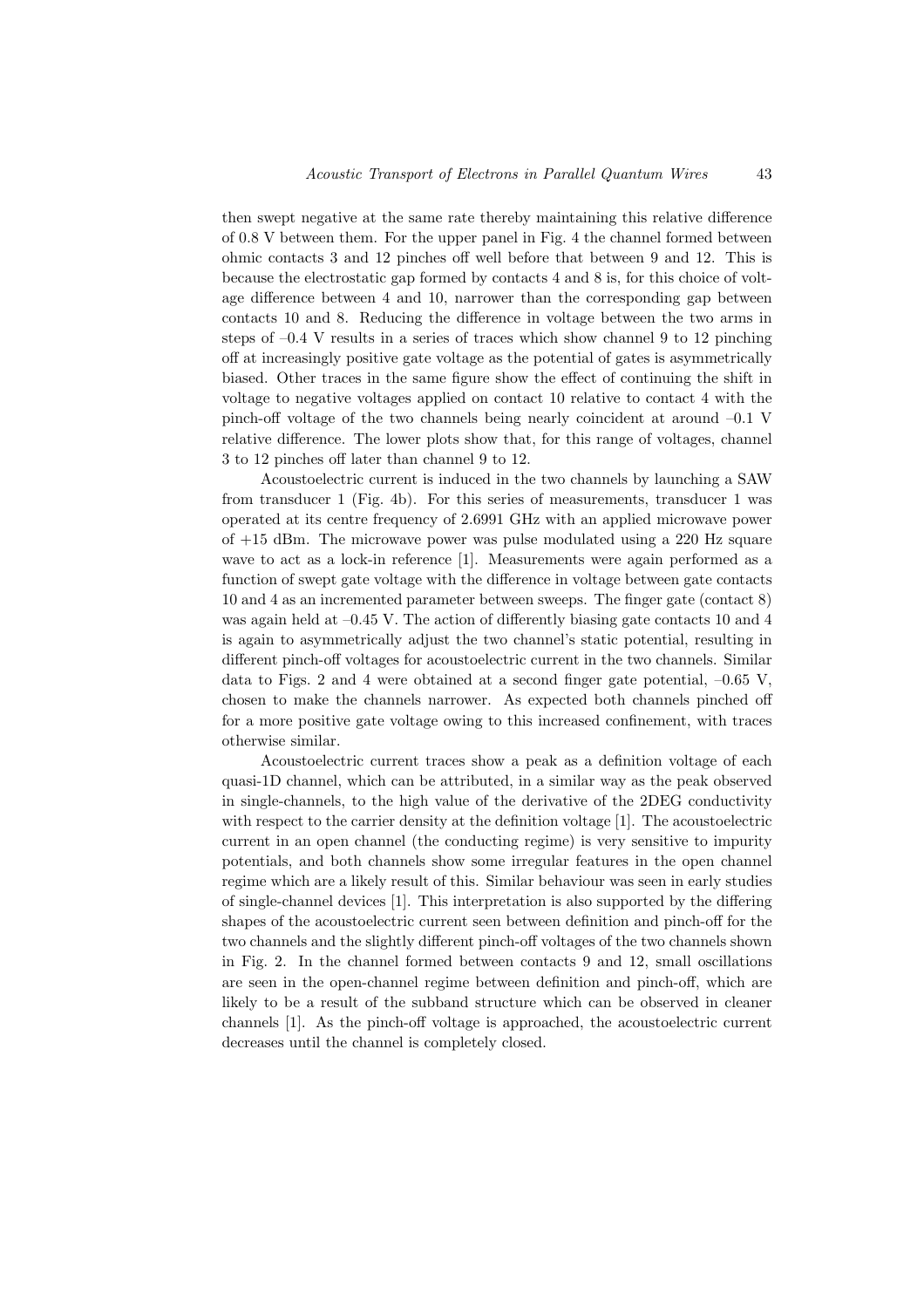#### 44 J. Cunningham et al.

We note that in Ref. [9] the authors showed the addition of quantized acoustoelectric current from two etched constrictions separated by approximately  $5 \mu m$ , with the motivation of increasing the single-electron acoustoelectric current for metrological purposes. Our device is different since the electron flow in our channels is deposited into separate drains which are then independently measured. This difference enables our device to separate the acoustoelectric current generated in the two channels, and to independently control and measure this quantity.



Fig. 5. Pinch-off voltages, defined as the points at which the acoustoelectric current moves below 5 pA, extracted from the shown data in Fig. 4b. Thin dashed line is for channel between ohmic contacts 9 and 12 and solid line for channel between ohmic contacts 3 and 12. Areas where one or the other channel conducts, where both conduct or where both are pinched off, are indicated by hatching. Thick dashed line indicates a voltage sweep which acts to open the channels 3 and 12, then 9 and 12 sequentially.

Figure 5 shows a summary of the pinch-off voltage data from Fig. 4 for the two channels. We see regimes of voltage where both channels are open, one or the other channel is open and both channels are closed. By applying suitable differential voltages we may follow a trajectory which will act to open one or the other path for acoustoelectric transport (such a trajectory is shown by the thick dashed line).

# 4. Conclusion

For devices of the type studied here to be useful in the single-photon emission scheme it must be demonstrated that the quantized acoustoelectric current is also separately controllable in the two branches. Further it will be necessary to demonstrate that the quantized current is switchable in the sense that the total magnitude of acoustoelectric current flowing in the two branches must remain constant, and that the speed of switching is sufficiently fast to enable accurate deflection of the electrons between two paths. These regimes of device operation are yet to be explored.